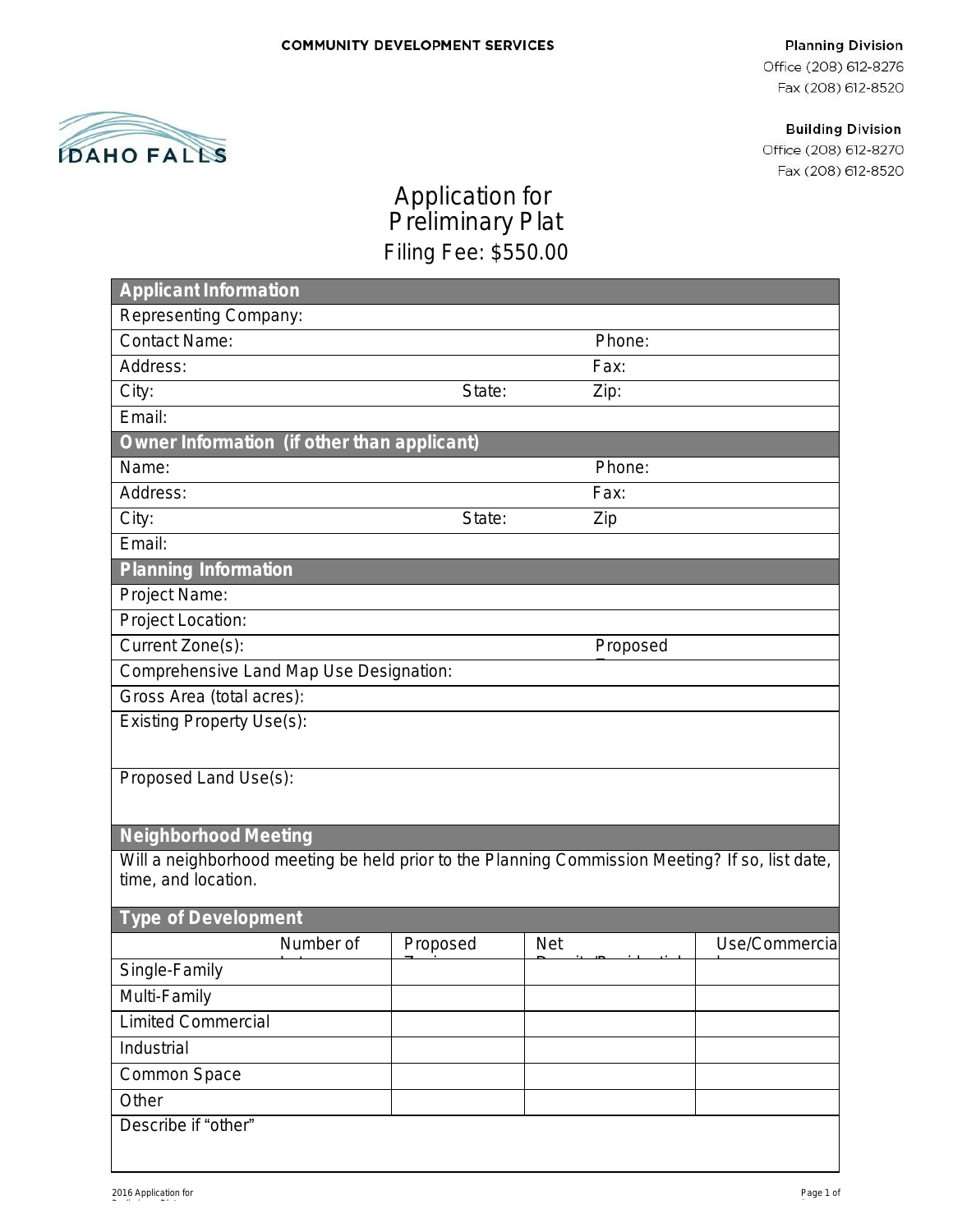### **Checklist**

[ ] Completed Application

Form. [ ] Application

Filing Fee.

- [ ] Affidavit of Legal Interest.
- [ ] Legal Description (MS Word format emailed to the City).
- [ ] Digital File of Plat in .dxf or .dwg format emailed to the City.
- [ ] Copies of any easements or other covenants which run with the land.
- [  $\mid$  ] Copies of any private restrictions that will be proposed to be recorded for purposes of regulating development.
- [ ] Traffic Study (if required).
- [ ] Any other information deemed necessary by the Planning Director to determine compliance with the provision of the City Ordinance.

**Required Attachments**

**Affidavit of Legal Interest:** To be signed by the property owner(s) if the application will be represented by someone other than the property owner.

**Traffic Study (trip generation):** As required by the *Access Management Plan* and based upon the *Trip Generation Manual*, by the Institute of Transportation Engineers, calculate the anticipated PM peak hour trips generated by the proposed plat. If the anticipated trips exceed 100 PM peak hour trips a traffic study may be required, if the anticipated trips exceed 200 PM peak hour trips a traffic study is required. **Traffic counts and traffic volumes, as studied at the time of submittal of the plans, may dictate left-turn lanes, right-turn lanes, or additional widening at intersections to facilitate the movement of vehicles, pedestrians and cyclists.**

## **Plat Preparation:**

- [ ] The plat shall be prepared according to the minimum standards outline din the City of Idaho Falls Subdivision Ordinance.
- [ ] The plat shall have dimensions of not less than 22"x34" or greater than 24"x36".
- [ ] All lines, demarcation and text on the finished drawing shall be clearly legible. Minimum line thickness shall be 0.006" (0.152 mm). Minimum test size shall be 0.08" (2.03 mm) if all uppercase or 0.10" (2.54 mm) if it includes lowercase letters. Existing and proposed easements shall each have a unique line type. Grayscale lines and shading are not allowed.
- [ ] The plat shall be so drawn that the top of the sheet either faces north or west, preferably north, whichever accommodates the drawing best. The plat shall be drawn to one of the following standard scales, or as approved by the City:  $1" = 20'$ ,  $1" = 30'$ ,  $1" = 40'$ ,  $1" = 50'$ ,  $1" = 60'$ , or  $1" = 100'$ .
- [ ] In the event that any subdivision is of such magnitude that the drawing or diagram cannot be placed on a single sheet, serially numbered sheets shall be prepared and match lines shall be indicated on the drawing or diagram with appropriate references to other sheets.
- [ ] The plat shall detail the entire area scheduled for development where the proposed subdivision is only a portion of a larger tract of land intended for subsequent and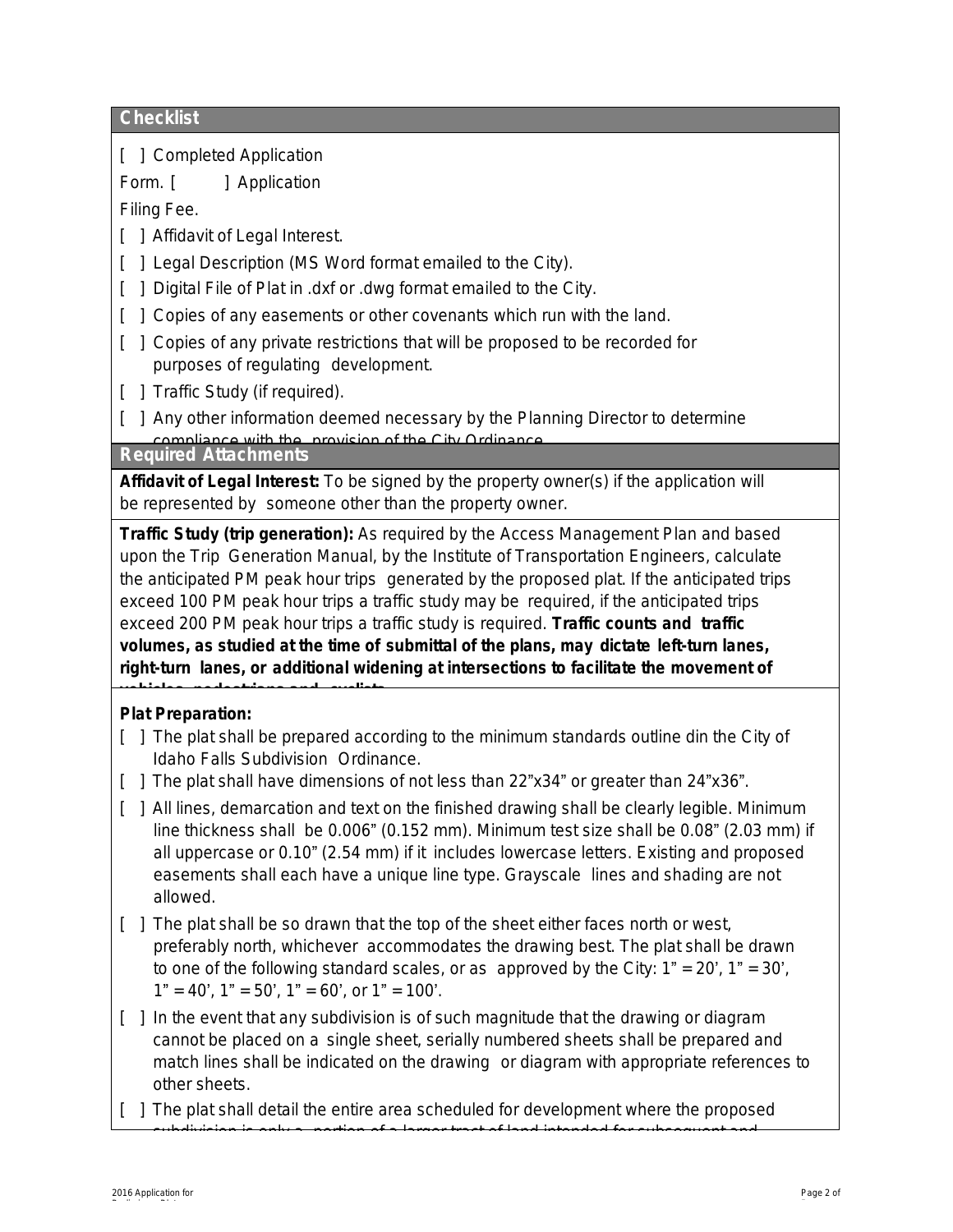#### **Plat Preparation (cont.):**

[  $\parallel$  ] All lots shall be numbered by progressive numbers in each block separately. Blocks shall also be numbered, as described in Section 50-1304 of the Idaho Code.

#### **Information Required on Preliminary Plat:**

- [ ] The name of the proposed subdivision shall be set forth in bold letters at the top of the sheet. The title shall also include the name of the city, county and state and the designation of the ¼ section, township and range in which the subdivision is located. The name of the subdivision must not bear the name of any other similar town or addition in the county, nor can the same word or words similar or pronounced the same, be used making a name for said addition, except the words City, Place, Court, Addition or similar words, unless the same is contiguous and laid out and platted by the same party or parties platting the addition bearing the same name, or a party files and records the written consent of the party or parties who platted the addition bearing the same name. All plats of the same name must continue the block numbers of the plat previously filed.
- [ ] The names, addresses and telephone numbers of the applicant(s) and the engineer and surveyor who prepared the plat.
- [ ] Subdivision boundary legal description.
- [ ] The north arrow, graphic scale, and date.
- [  $\parallel$  ] A vicinity map showing the relationship of the proposed plat to the surrounding area within a one-half (½) mile minimum radius or as determined by the Community Development Services Director (scale optional).
- [ ] The boundaries must be accurately drawn showing the proper bearings and dimensions of all boundary lines of the subdivision. These lines should be slightly heavier than street and lot lines.
- [ ] Contour lines.
- [ ] Any sites proposed for parks, playgrounds, schools, churches or other public uses.
- [ ] The location, and when applicable, the dimension of other features such as railroad lines, water courses, canals, irrigation and drainage ditches, existing easements, bridges, culverts and exceptional topography, within and contiguous to the tract to be subdivided.
- [ ] The location, widths, lengths, curve data on center lines, and other required dimensions of all proposed streets, alleys, and easements desired or necessary; also the boundaries, and dimension of all portions within the subdivision intended to be dedicated to the use of the public. The sizes, lines, dimensions, area to the thousandth of an acre and number of all lots, blocks and/or parts reserved for any reason within the subdivision.
- [ ] The names of all the streets, whether existing, new or continuous. The new street names shall not be the same or similar to any other street names used in Bonneville County. Street name continuity shall be maintained to the maximum extent possible from one subdivision to another wherever the street alignment is in fact contiguous.
- [ ] Within residential subdivisions, Residential Collector Streets identified and shown with a seventy foot (70') right-of-way.
- [ ] The names and boundaries of all subdivisions which have been previously recorded and adjacent thereto, must be shown upon the plat offered for record. These adjacent subdivisions will be shown in dotted lines to show their relationship to the plat offered for record. If adjoining land is unplatted, it should be indicated as such. Any special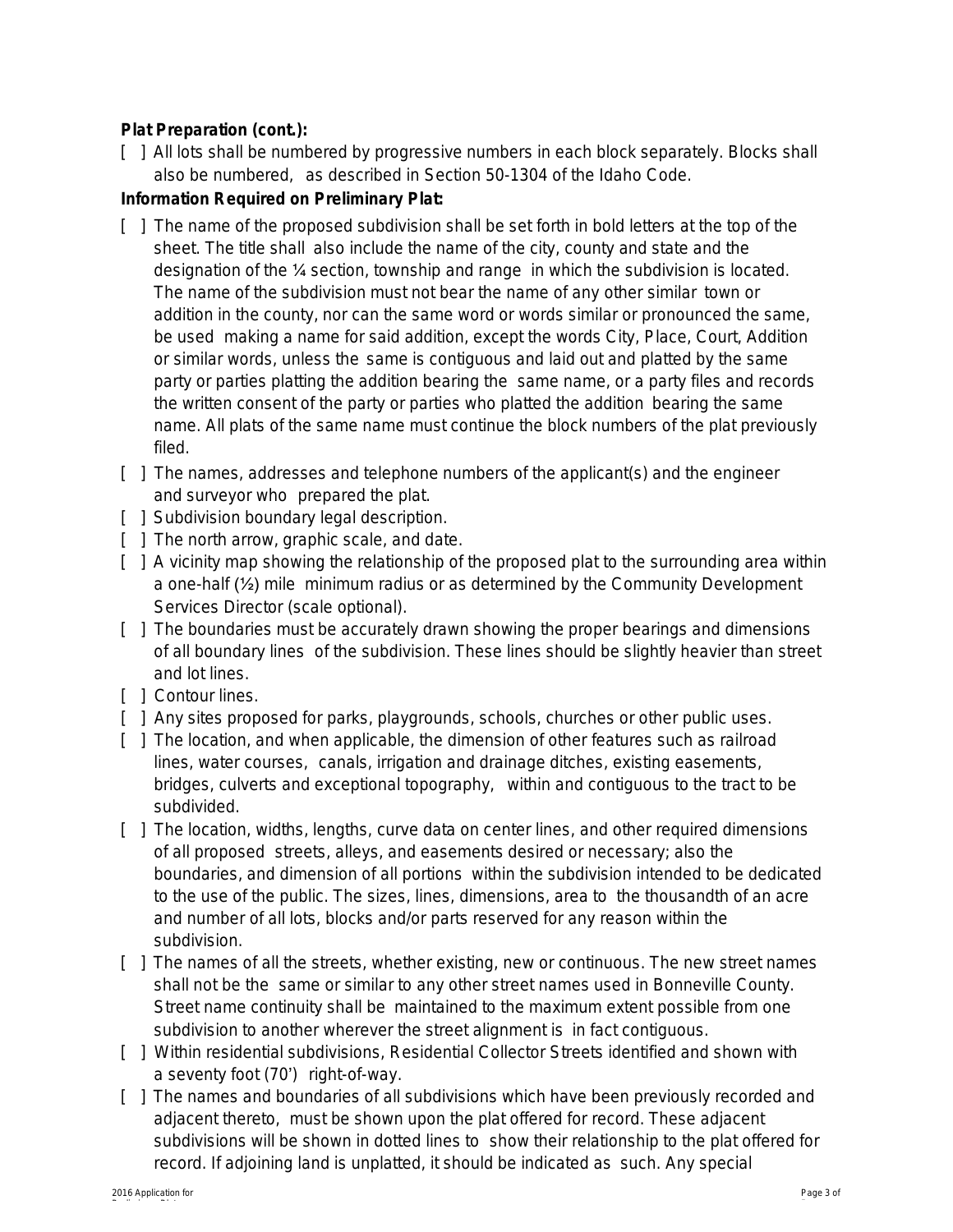dedications to the public and/or special easements, together with a statement of location, dimensions and purpose of such.

- [  $\,$  ] Lot lines and blocks showing the typical dimensions and number of each.
- [ ] The plat shall define the phasing sequence that the entire development will be completed in.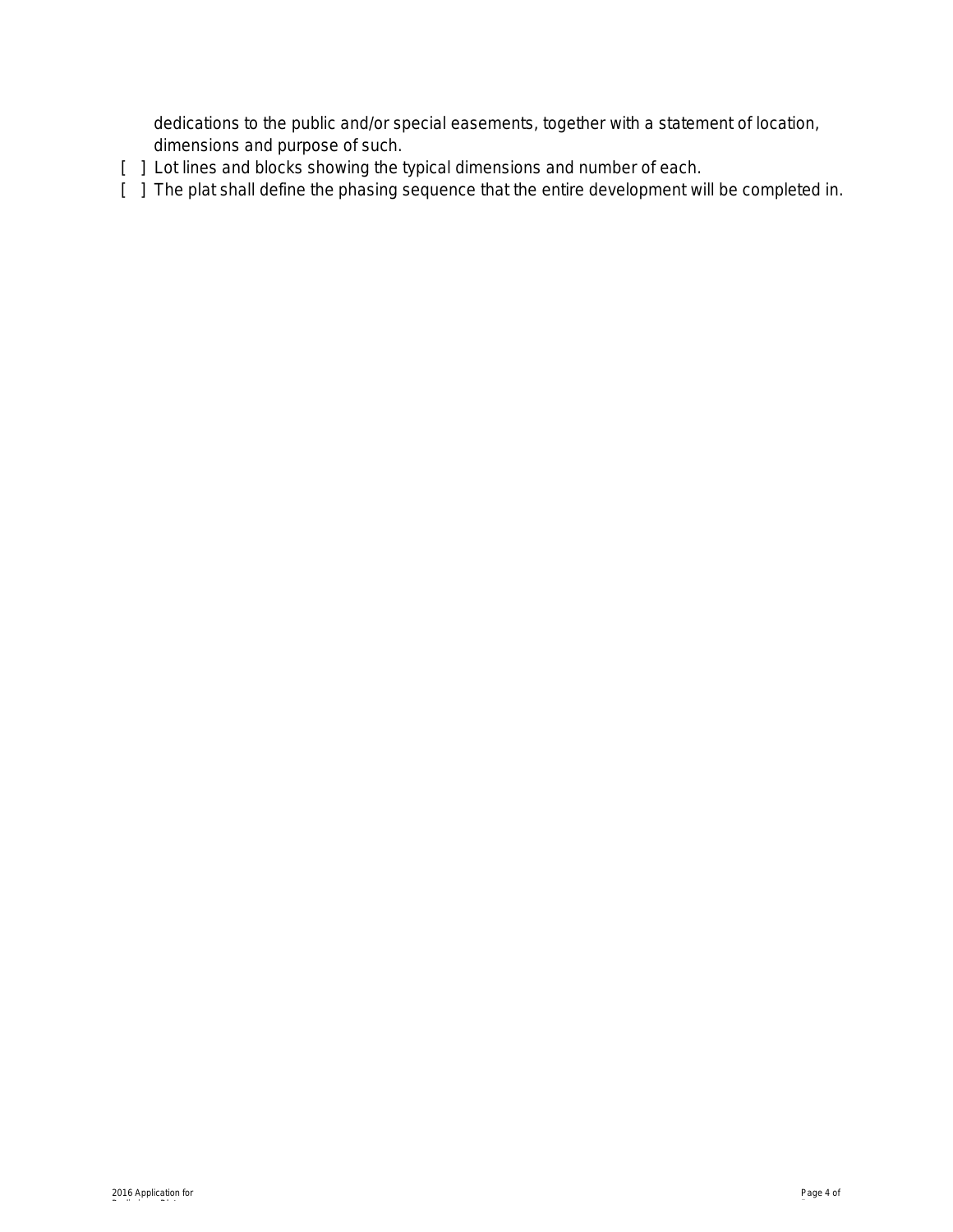| Information Required on Preliminary Plat (cont.): |  |  |  |
|---------------------------------------------------|--|--|--|
|---------------------------------------------------|--|--|--|

|                                                                                             |                                                                                       | [ ] Show any proposed or existing utilities, both within the tract and the areas adjacent |  |  |  |
|---------------------------------------------------------------------------------------------|---------------------------------------------------------------------------------------|-------------------------------------------------------------------------------------------|--|--|--|
|                                                                                             |                                                                                       | thereto, including, but not limited to, power, telephone, communications, fiber optics,   |  |  |  |
| cable tv, gas lines, water mains, fire hydrants, storm and sanitary sewers, and their       |                                                                                       |                                                                                           |  |  |  |
| respective sizes and directions of flow. The City will distribute plats to non-City utility |                                                                                       |                                                                                           |  |  |  |
| agencies for comments, but owner/developer or designee should contact those                 |                                                                                       |                                                                                           |  |  |  |
|                                                                                             | agencies directly about design and approval of extensions of their systems. It is the |                                                                                           |  |  |  |
| owner/developer or designee's responsibility to coordinate the design and installation      |                                                                                       |                                                                                           |  |  |  |
|                                                                                             |                                                                                       | of utility infrastructure with all utilities.                                             |  |  |  |

[ ] Show existing and proposed fire hydrant spacing (maximum average spacing for commercial uses is two- hundred and fifty feet (250') and five-hundred feet (500') for residential uses.

- [ ] Show proposed roadway typical sections.
- [ ] Such additional information as may be required by the Planning Commission.

#### **Neighborhood Meeting Checklist**

[ ] Time, date and location of the Neighborhood Meeting.

- [  $\parallel$  1 Names and addresses of property owners to whom notice was sent.
- [ ] Names and addresses of all attendees.

[ ] Summary of comments, suggestions and discussions. (A verbatim transcript of the Neighborhood Meeting **is not** required nor is a video and/or audio tape (unless the applicant wishes to submit it).

[ ] Applicant's response to comments, suggestions and discussion, including and modifications made or intended to be made to the project proposal/application to be made to the project proposal/application as a result of the Neighborhood Meeting comments.

[ ] Materials utilized or submitted (including plans, proposals, designs, power point presentations, maps, handouts, petitions, letters, studies, etc.) shall be submitted with the application for the related project(s). The summary of comments, submitted with the application for the related project(s). The suggestions and discussion should be extensive **Fees** enough to allow the reader to understand

Plat submittals which exceed three City Department reviews will be charged a \$150.00 resubmittal fee associated with the fourth and subsequent submittals. If project will have multiple applications associated with it, please verify with staff if the advertising fee will apply. Application Filing Fee(s): Due at time application

is submitted Advertising Fee: \$

50.00

Application Fee: \$ 500.00

**Signature of Applicant(s)**

| $\ddotsc$<br>. |
|----------------|
| Duit.          |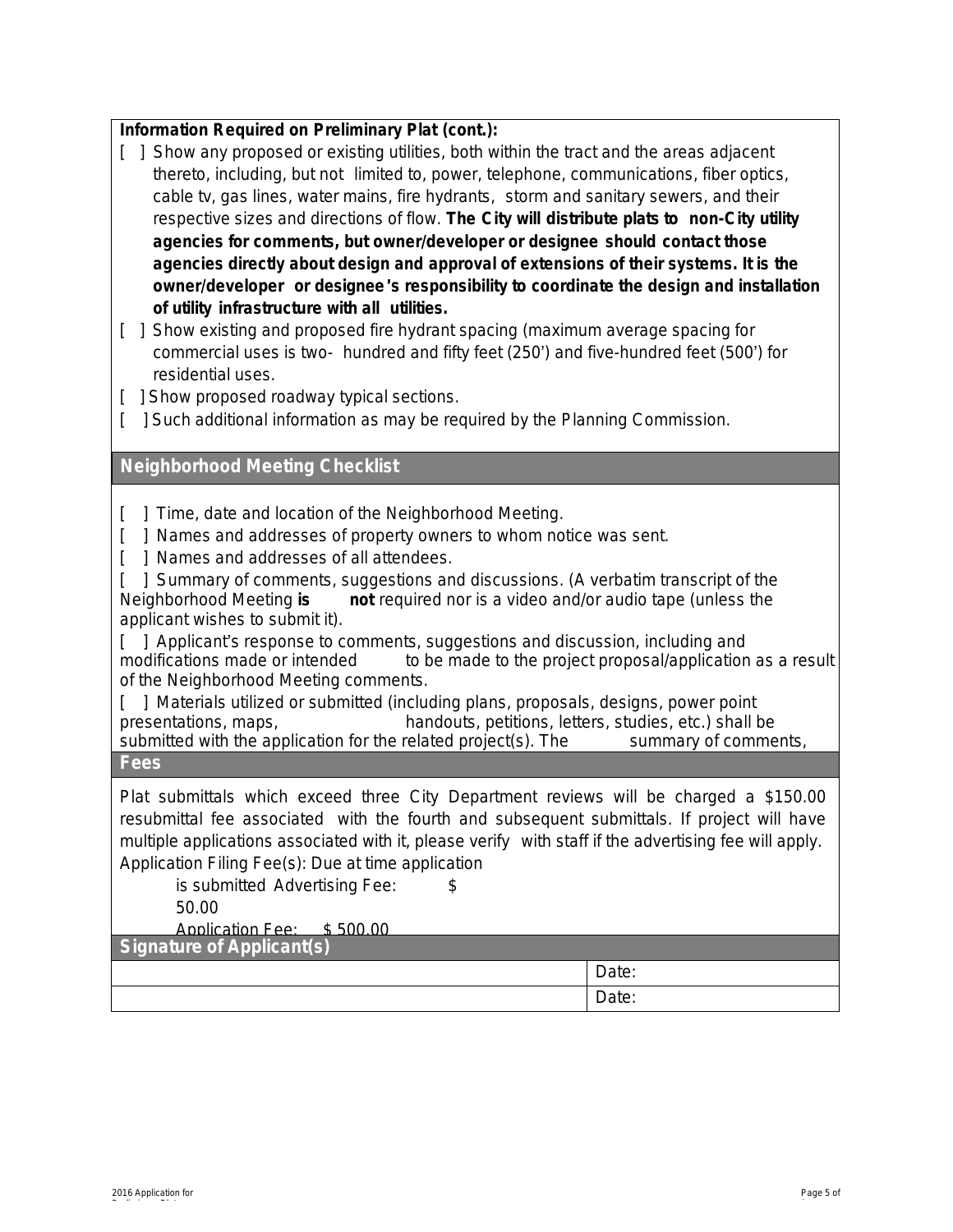#### **AFFIDAVIT OF LEGAL INTEREST**

| <b>STATE OF IDAHO</b>                                                                             |                   |                                                                                         |
|---------------------------------------------------------------------------------------------------|-------------------|-----------------------------------------------------------------------------------------|
| <b>SS</b><br><b>COUNTY OF BONNEVILLE</b>                                                          |                   |                                                                                         |
|                                                                                                   |                   |                                                                                         |
| Name                                                                                              |                   | Address                                                                                 |
| City                                                                                              | <b>State</b>      | Being first duly sworn upon<br>Oath, depose and say:                                    |
| Being the owner of record of the property described on the attached sheet, I grant permission to: |                   |                                                                                         |
| Name                                                                                              |                   | Address                                                                                 |
| To submit the following application pertaining to that property, check all that applies:          |                   |                                                                                         |
| [ ] Preliminary<br>Plat [ ] Final<br>Plat<br>Variance<br>[ ] Conditional Use                      | Rezone to _______ | <b>Planned Unit Development</b><br>] Comprehensive Plan Map<br>Amendment [ ] Annexation |

Permit

I agree to indemnify, defend and hold the City of Idaho Falls and its employees harmless from any claims to liability resulting from any dispute as to the statements contained herein or as to the ownership of the property which is the subject of the application.

Dated this  $\qquad \qquad$  day of  $\qquad \qquad$  20  $\qquad$ 

**Signatu** 

re SUBSCRIBED AND SWORN to before me the day and year first

above written.

Notary Public for Idaho

Residing at